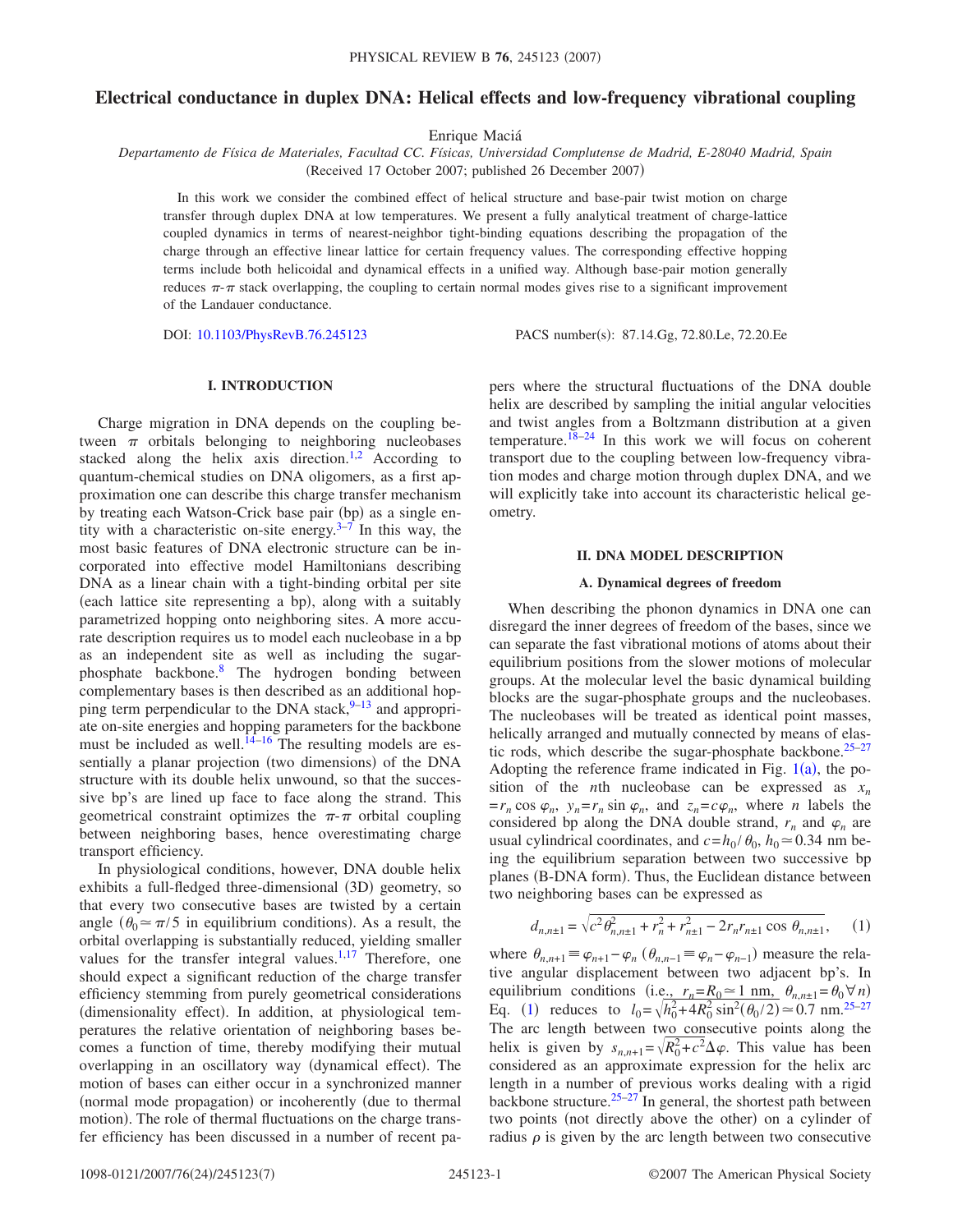<span id="page-1-0"></span>

FIG. 1. (Color online) Sketch illustrating the adopted DNA model at two different scale lengths. (a) At the molecular level the corresponding dynamical degrees of freedom are described in terms of cylindrical coordinates. (b) the  $p<sub>z</sub>$  atomic orbital overlapping between neighboring nucleobases is described in terms of Cartesian coordinates referred to the nucleobase center of mass. Its position, in turn, is determined by the relative twist and radial variables,  $\theta_{n,n+1}$  and  $r_n$  at the molecular scale.

points along a helix, according to the formula

$$
s_{n,n\pm 1} = \int_{\varphi_n}^{\varphi_{n+1}} \sqrt{\rho^2 + c^2} d\varphi.
$$
 (2)

In the limit of small twist oscillations  $(r_n = R_0, \theta_{n,n+1} \lll 1)$ Eq.  $(1)$  $(1)$  $(1)$  reads

$$
d_{n,n\pm 1} = \sqrt{R_0^2 + c^2} \theta_{n,n\pm 1} \equiv \xi \theta_{n,n\pm 1} = s_{n,n\pm 1},
$$
 (3)

<span id="page-1-2"></span>so that the Euclidean distance given by Eq.  $(1)$  $(1)$  $(1)$  coincides with the helix arc length in this case.

#### **B. Effective Hamiltonian**

The effective model Hamiltonian can be expressed as the sum of two main contributions  $H = H_e + H_l$ , where  $H_e$  describes the charge carrier dynamics over the  $\pi$ -stacked electronic system and  $H_l$  describes the duplex DNA dynamics. Following previous works, the electronic degrees of freedom of a double-stranded DNA including sugar-phosphate and environmental effects) are described in terms of a renormalized, one-dimensional effective Hamiltonian given by  $15,16$  $15,16$ 

*N*

<span id="page-1-1"></span>
$$
H_e = \sum_{n=1}^{N} \left[ \alpha_n(E) c_n^{\dagger} c_n - t_{n,n+1} (\theta_{n,n+1}) (c_{n+1}^{\dagger} c_n + c_n^{\dagger} c_{n+1}) \right], \tag{4}
$$

where  $c_n^{\dagger}$  ( $c_n$ ) is the creation (annihilation) operator for a charge at *n*th site and  $N$  is the number of bp's. Equation  $(4)$  $(4)$  $(4)$ describes the charge carrier propagation through a DNA duplex in terms of an equivalent monatomic lattice, where the renormalized "atoms"  $\alpha_n$  correspond to complementary pairs in the original DNA molecule, and  $t_{n,n+1}$  ( $\theta_{n,n+1}$ ) is the transfer integral describing the aromatic base stacking between adjacent nucleotides. The renormalized on-site energies enclose substantial physicochemical information about the Watson-Crick bp energetics through the expressions<sup>15,[16](#page-6-8)</sup>

<span id="page-1-5"></span>
$$
\alpha(E) = \alpha_0 + \alpha_1 E + \frac{2t^2}{E - \gamma}, \quad \beta(E) = \beta_0 + \beta_1 E + \frac{2t^2}{E - \gamma},
$$
\n(5)

with  $\alpha_0 \equiv a_0 - \gamma \alpha_1$ ,  $\beta_0 \equiv b_0 - \gamma \beta_1$ ,  $a_0 \equiv t_{GC} + 2(\epsilon_G + \epsilon_C)$ ,  $b_0$  $\equiv t_{AT} + 2(\epsilon_A + \epsilon_T)$ ,  $\alpha_1 \equiv (\epsilon_G^2 + \epsilon_C^2)/t^2$ , and  $\beta_1 \equiv (\epsilon_A^2 + \epsilon_T^2)/t^2$ , where  $t_{GC(AT)}$  describes the hydrogen bonding between the complementary bases,  $\varepsilon_k$  are the nucleobases on-site energies, *t* describes the transfer integral between backbone and base states, and  $\gamma$  accounts for the sugar-phosphate backbone on-site energies, generally depending on the presence of water molecules and counterions attached to the backbone.

Three characteristic vibrational states have been usually considered in DNA normal mode calculations, namely, the stretch oscillations of each base back and forth with respect to the center of mass of the system located at the helical axis, longitudinal oscillations of the bp planes along the helix axis, and twist oscillations of each bp as a whole around the helical axis. $25-27$  In a recent work the effect of twisting on charge transport through DNA was investigated by considering two types of polarons depending on the coupling between the transfer integral and nucleotide geometry: radial polarons where charge induced deformations mainly affect the radial variables) and twist polarons. The authors concluded that twist polarons can transport charge in a very efficient way (even in the presence of a base-pair inhomogeneity), whereas radial polarons experience either reflection or trapping.<sup>28</sup> Accordingly, in this work we will focus on the low-frequency twist mode, hence keeping  $r_n = R_0 \forall n$ .<sup>[29](#page-6-16)</sup> In that case, considering a harmonic coupling between neighboring bases along the helical strand and making use of Eq.  $(1)$  $(1)$  $(1)$ , one can express the lattice Hamiltonian in the form

<span id="page-1-3"></span>
$$
H_{l} = \frac{1}{4m\xi^{2}}\sum_{n=1}^{N} p_{\varphi,n}^{2}
$$
  
+  $k\sum_{n=1}^{N-1} \left[ \sqrt{c^{2} \theta_{n,n+1}^{2} + 4R_{0}^{2} \sin^{2} \left(\frac{\theta_{n,n+1}}{2}\right)} - l_{0} \right]^{2}$ , (6)

where *m* is the base mass,  $\xi$  is the effective helix arc length introduced in Eq. ([3](#page-1-2)),  $p_{\varphi,n}$  is the angular momentum, *k* is an effective force constant, and  $l_0$  is the equilibrium distance.

Hamiltonians  $(4)$  $(4)$  $(4)$  and  $(6)$  $(6)$  $(6)$  describe the most relevant physics of the DNA molecule and its environment in terms of the model parameters  $\alpha_n(E)$  and  $t_{n,n\pm 1}(\theta_{n,n\pm 1})$ . As it is illustrated in Fig.  $1(b)$  $1(b)$ , the overlapping between  $\pi$  orbitals of stacked bp's depends on the Euclidean distance between atoms belonging to neighboring nucleobases, given by  $d_{ij} = \sqrt{l_{ij}^2 + h_{ij}^2}$ . Following the procedure described in Refs. [1](#page-6-0) and  $30$  the transfer integral between successive bp's can be expressed in the form

<span id="page-1-4"></span>
$$
t_{n,n\pm 1}(r_n, \theta_{n,n\pm 1}) = t_0 \big[ 1 - \overline{\eta} l_0^{-2} (r_n^2 + r_{n\pm 1}^2 - 2r_n r_{n\pm 1} \cos \theta_{n,n\pm 1}) \big],\tag{7}
$$

where  $t_0$  is the transfer integral corresponding to the planar geometry and  $\bar{\eta} = 1 + |\eta_{pp\pi}| / \eta_{pp\sigma}$ , where  $\eta_{pp\pi}$  and  $\eta_{pp\sigma}$  describe the hybridization matrix elements between neighboring bases  $p_z$  orbitals.<sup>1</sup> To obtain Eq. ([7](#page-1-4)) we have assumed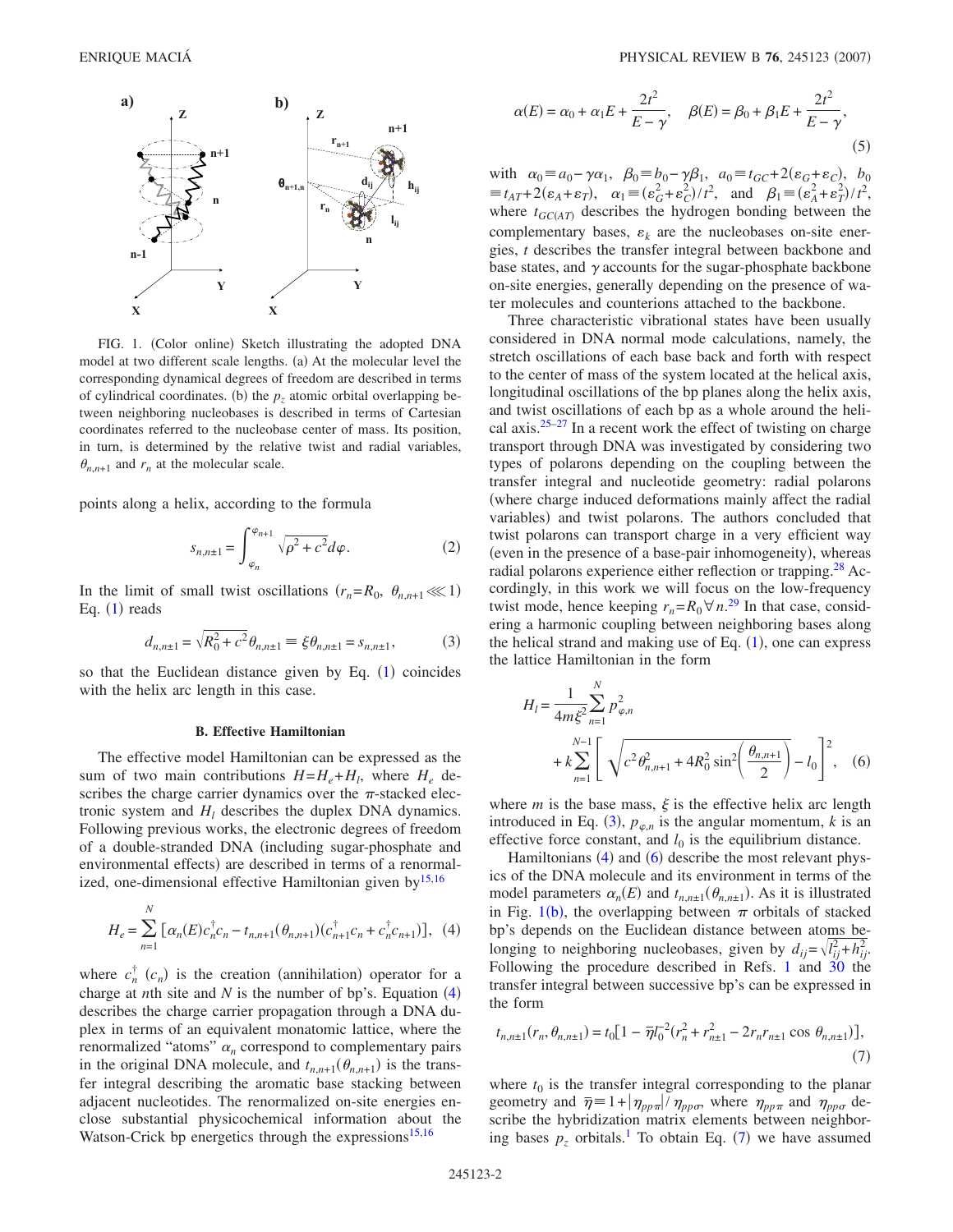<span id="page-2-1"></span>

FIG. 2. (Color online) Transfer integral as a function of the twist angle between neighboring GG (squares) and CC (triangles) bases in the same strand (after Ref. [24](#page-6-11)). The solid lines are obtained from expression  $t = t_{jj} [1 - \chi_{jj} (\theta - \theta_{jj})^2]$  with  $t_{GG} = 0.119 \text{ eV}$ ,  $t_{CC}$ =0.042 eV (Ref. [24](#page-6-11)),  $\chi_{GG}$ =17,  $\chi_{CC}$ =63,  $\theta_{GG}$ =42°, and  $\theta_{CC}$ =36°, respectively.

that the atomic orbitals are orthogonal to each other and the mean distances among atoms belonging to different nucleobases can be roughly approximated as  $\langle d_{ij} \rangle \approx l_0$  and  $\langle l_{ij}^2 \rangle = r_n^2$  $+r_{n\pm1}^2-2r_nr_{n\pm1}$  cos  $\theta_{n,n\pm1}$ . In this way, one recovers the usual expression  $t_{n,n\pm1} = t_0$  for a planar model (i.e.,  $r_n = R_0$ ,  $\varphi_n$  $\equiv 0 \forall n$ ). If we now allow for a full 3D description of the helix geometry (i.e.,  $r_n = R_0$ ,  $\theta_{n,n\pm 1} = \theta_0$ ), Eq. ([7](#page-1-4)) takes the form

$$
t_{n,n\pm 1}(R_0, \theta_0) = t_0 \left[ 1 - \overline{\eta} \left( \frac{2R_0}{l_0} \sin \frac{\theta_0}{2} \right)^2 \right].
$$
 (8)

Since  $\bar{\eta}$  > 0, we get  $t_{n,n\pm 1}(R_0, \theta_0) < t_0$ . Therefore, the main effect of explicitly considering the helical geometry is to reduce the strength of the  $\pi$ - $\pi$  base coupling in the equilibrium configuration, as expected. Let us now relax the equilibrium structure, allowing for the propagation of lowfrequency twist oscillations (acoustic modes), but keeping the radial variable describing H-bonding stretch oscillations fixed (no optical modes). In that case, Eq. ([7](#page-1-4)) can be approximated as

$$
t_{n,n\pm 1}(R_0, \theta_{n,n\pm 1}) \simeq t_0(1 - \chi \theta_{n,n\pm 1}^2), \tag{9}
$$

<span id="page-2-0"></span>for small enough twists, where the dimensionless parameter  $\chi = \overline{\eta}(R_0 / l_0)^2 > 0$  measures the coupling strength between the charge and the lattice system. This expression generalizes the hopping function adopted in previous works, $18,20,21,31,32$  $18,20,21,31,32$  $18,20,21,31,32$  $18,20,21,31,32$  $18,20,21,31,32$ which implicitly assumed  $\chi=1/2$  (i.e.,  $t_{n,n\pm1} \approx t_0 \cos \theta_{n,n\pm1}$ ) for one-dimensional chains. As a matter of fact one usually gets  $\chi$  > 1 in realistic conditions. For instance, making use of the values  $\eta_{pp\pi}$ =-2.26 and  $\eta_{pp\sigma}$ =+5.27 reported in Ref. [30](#page-6-17) one obtains  $\chi$ =2.[9](#page-2-0)2. Albeit its approximate nature Eq. (9) reasonably reproduces the main features of the transfer integral versus twist angle dependence derived from detailed quantum-chemistry calculations, $24$  as it is illustrated in Fig. [2.](#page-2-1)

Plugging Eq.  $(9)$  $(9)$  $(9)$  into Eq.  $(4)$  $(4)$  $(4)$  we obtain the following nearest-neighbor tight-binding equation of motion:

<span id="page-2-2"></span>
$$
(E - \alpha_n(E))\psi_n - t_0(1 - \chi \theta_{n,n+1}^2)\psi_{n+1} - t_0(1 - \chi \theta_{n,n-1}^2)\psi_{n-1} = 0,
$$
\n(10)

where  $\psi_n$  is the electronic wave function at site *n*. This expression generalizes the equation of motion usually considered within the framework of the Su-Schrieffer-Heeger Hamiltonian,<sup>34</sup> including the quadratic dependence  $\theta_{n,n\pm1}^2$  in the off-diagonal terms (instead of a linear one). Thus, nonlinearity emerges in Eq.  $(10)$  $(10)$  $(10)$  as a natural consequence of the 3D DNA geometry.

#### **III. HELICOIDAL EFFECTS**

At very low temperatures the bases remain very close to the equilibrium positions, hence providing a suitable physical scenario to estimate the main contribution of geometrical (helical) effects on the charge transport. In that case, we can reasonably assume  $\theta_{n,n+1} = \theta_0 \forall n$ , so that Eq. ([10](#page-2-2)) reduces to

$$
(E - \alpha_n(E))\psi_n - \tau_0(\psi_{n+1} + \psi_{n-1}) = 0, \qquad (11)
$$

<span id="page-2-5"></span>where  $\tau_0 \equiv t_0(1-\chi \theta_0^2)$ . In the case of homopolymer chains, such as polyG-polyC or polyA-polyT, all the on-site energies are equal. Assuming periodic boundary conditions the dispersion relation can be expressed as  $E = \alpha(E) + 2\tau_0 \cos(qI_0)$ . This expression has the typical form for a monatomic chain, though in this case the renormalized on-site energy  $\alpha(E)$ explicitly depends on the charge carrier energy according to Eq. ([5](#page-1-5)). The energy spectrum consists of two asymmetric bands of width

$$
W_{\pm} = \frac{\sqrt{\Delta_{\pm}} - \sqrt{\Delta_{\mp}} - 4\,\tau_0}{2(\alpha_1 - 1)},\tag{12}
$$

<span id="page-2-4"></span><span id="page-2-3"></span>separated by a gap of width

$$
\Delta_g = \frac{4\tau_0 - \sqrt{\Delta_+} - \sqrt{\Delta_-}}{2(\alpha_1 - 1)},\tag{13}
$$

where  $\Delta_{\pm} = (a_0 \pm 2\tau_0)^2 - 8(\alpha_1 - 1)t^2 + \gamma(\gamma - 2a_0 \mp 4\tau_0).$ <sup>[15](#page-6-14)</sup> By inspecting Eqs.  $(12)$  $(12)$  $(12)$  and  $(13)$  $(13)$  $(13)$  one realizes that the overall electronic structure depends on several physical mechanisms, including the aromatic base stacking between neighboring bp's, whose value depends on the helicoidal structure in terms of the parameter  $\tau_0$ . In order to get a basic understanding on the physical significance of helicoidal effects we will adopt the values previously considered in the planar model discussed in Ref. [14,](#page-6-7) i.e.,  $\varepsilon_G = \varepsilon_C = t_{GC} \equiv 0$ , and  $\gamma \equiv 0$ . In this case the energy spectrum exhibits two symmetric bands of width  $W=2t_0[1-\chi\theta_0^2]$  separated by a gap of width  $\Delta_g$  $=2\sqrt{t_0^2(1-\chi\theta_0^2)^2+2t^2}$ – *W*. Thus, helicoidal geometry produces two main effects in the electronic structure of DNA: (i) the highest occupied molecular orbital (HOMO) and lowest unoccupied molecular orbital (LUMO) bandwidths shrink, and (ii) the width of the gap increases with respect to the values obtained for planar models. Both changes degrade charge transport efficiency.

In order to analyze the role of helical effects we will compare the present helical model with the planar model previously discussed in Ref. [15.](#page-6-14) To this end, it is convenient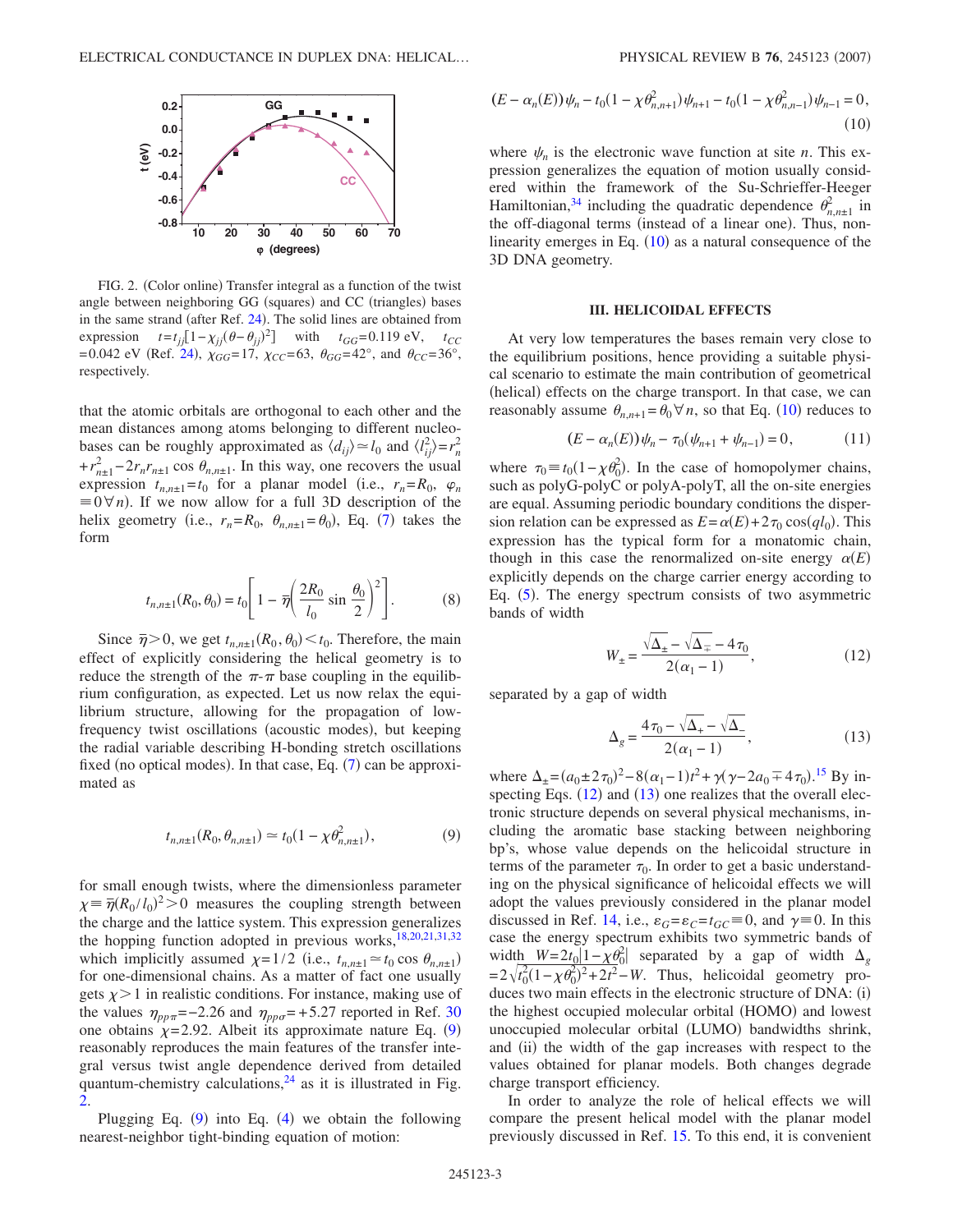<span id="page-3-0"></span>

FIG. 3. (Color online). The Landauer conductance (in *G*<sub>0</sub> units) as a function of the Fermi level energy of a polyG-polyC oligomer with *N*=10 bp's corresponding to the planar model (gray curve) is compared to (a) that corresponding to the helicoidal model at the equilibrium configuration, and (b) that corresponding to a 3D model coupled to the  $\omega_+$  normal mode. The model parameters are *A*  $=8.25$  eV,  $\varepsilon_T = 9.13$  eV, *G* =7.77 eV,  $\varepsilon_C$ =8.87 eV,  $t_{GC}$  $=0.90$  eV,  $t_{AT}=0.34$  eV (Ref. [33](#page-6-23)),  $t=1.5$  eV (Ref. [9](#page-6-5)),  $t_0=0.15$  eV,  $\gamma$  $=12.27 \text{ eV}$ , and  $\tau=t_M=0.15 \text{ eV}$ (Ref. [16](#page-6-8)). The origin of energy is set at  $\varepsilon_G$ .

to adopt the same model parameter values in both cases. Otherwise, it is difficult to determine to what extent the obtained differences are due to dimensional effects or to parameters change [for a detailed discussion of the adopted model parameters, see Sec. IV A in Ref.  $16(b)$  $16(b)$ ]. In the absence of any applied voltage the fraction of tunneling electrons transmitted through a DNA chain of length *N* is given by the energy-dependent transmission coefficient  $T_N(E)$ , which is related to the Landauer conductance  $G(E) = G_0 T_N(E)$ , where  $G_0 \equiv 2e^2/h \approx 12906^{-1} \Omega^{-1}$  is the conductance quantum. The transmission coefficient can be obtained from the knowledge of the lead dispersion relation and the matrix elements of the metal-DNA-metal transfer matrix.<sup>15[,16](#page-6-8)</sup> In Fig.  $3(a)$  $3(a)$ , we compare the Landauer conductance corresponding to the helicoidal and planar models. As we see, the net effect of introducing helical structure is to reduce the conductance spectral width as compared to the value obtained for  $\theta_0 = 0$ .

## **IV. DYNAMICAL EFFECTS**

The equations of motion, derived from Eq.  $(6)$  $(6)$  $(6)$  via the canonical equations, read

<span id="page-3-1"></span>
$$
\ddot{\varphi}_n = \frac{k}{2m\xi^2} \Biggl\{ \Biggl( 1 - \frac{l_0}{d_{n,n+1}} \Biggr) f_{n+1}(\theta) - \Biggl( 1 - \frac{l_0}{d_{n,n-1}} \Biggr) f_{n-1}(\theta) \Biggr\},\tag{14}
$$

where  $f_{n\pm 1}(\theta) \equiv c^2 \theta_{n,n\pm 1} + R_0^2 \sin \theta_{n,n\pm 1}$ . The low-frequency response is obtained linearizing Eq. ([14](#page-3-1)) by considering only linear terms of the Taylor expansion to obtain  $\ddot{\varphi}_n \simeq \omega_0^2(\varphi_{n+1})$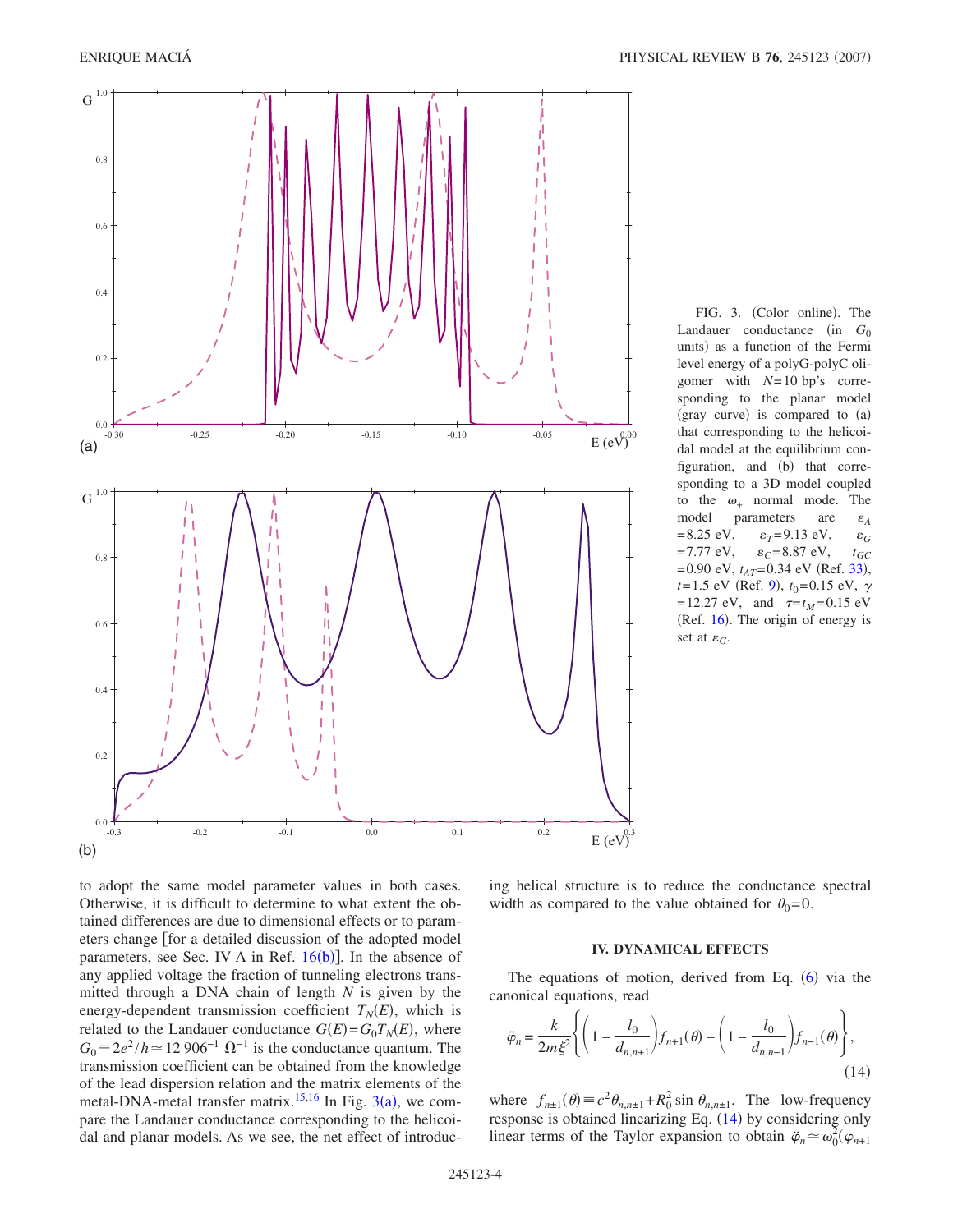$+\varphi_{n-1}-2\varphi_n$ , where  $\omega_0 = \sqrt{k/(2m)}$  is the natural twist frequency of each bp. The corresponding dynamical equation for the variables  $\theta_{n,n\pm 1}$  is then straightforwardly derived to get

<span id="page-4-0"></span>
$$
\ddot{\theta}_{n,n+1} - \ddot{\theta}_{n,n-1} = \omega_0^2 (\theta_{n+1,n+2} - 3\theta_{n,n+1} + 3\theta_{n,n-1} - \theta_{n-1,n-2}).
$$
\n(15)

This expression describes a *correlated* motion involving three consecutive bp's (codon unit cell). Searching for solutions in the form of linear waves we plug the ansatz  $\theta_{n,m}$  $= A e^{i\omega t} \cos[(n+m)q/2]$ , where *q* is the wave number, into Eq. ([15](#page-4-0)) to obtain the dispersion relation  $\omega^2 = 4\omega_0^2 \sin^2(q/2)$ , which agrees with that reported in Ref. [26.](#page-6-24) Finally, inserting  $\theta_{n,m}$  into Eq. ([10](#page-2-2)) we get

<span id="page-4-1"></span>
$$
(E - \alpha_n)\psi_n - \tau_0(\psi_{n+1} + \psi_{n-1})
$$
  
+  $B[\psi_{n+1}\cos(2n+1)q + \psi_{n-1}\cos(2n-1)q] = 0,$  (16)

where  $B = t_0 \chi \theta_0^2$ , and we have chosen  $A = \sqrt{2} \theta_0$ . This expression properly extends Eq.  $(11)$  $(11)$  $(11)$  by including charge-lattice interaction effects. From the dispersion relation we have *q*  $=\cos^{-1} \Omega$ , where we have introduced the auxiliary variable  $\Omega = 1 - \omega^2 / 2\omega_0^2$  ( $\Omega \in [-1,1]$ ). Thus, we can express Eq. ([16](#page-4-1)) in the form

<span id="page-4-2"></span>
$$
(E - \alpha_n(E))\psi_n - \tau_0(\psi_{n+1} + \psi_{n-1})
$$
  
+  $B(\psi_{n+1}T_{2n+1}(\Omega) + \psi_{n-1}T_{2n-1}(\Omega)) = 0,$  (17)

where  $T_k(\Omega) \equiv \cos(k \cos^{-1} \Omega)$  are Chebyshev polynomials of the first kind. Making use of the multiplication formula  $T_{k+l} = T_k T_l - (1 - \Omega^2) U_{k-1} U_{l-1}$ , where  $U_{k-1}(\Omega)$  are Chebyshev polynomials of the second kind, and taking into account the relationships  $T_{\pm 1}(\Omega) = \Omega$ ,  $U_0(\Omega) = 1$ , and  $U_{-2}(\Omega) = -1$ , we can express Eq.  $(17)$  $(17)$  $(17)$  in the form

$$
(E - \alpha_n(E))\psi_n - (\tau_0 - B\Omega T_{2n})(\psi_{n+1} + \psi_{n-1})
$$
  
+ 
$$
B(1 - \Omega^2)U_{2n-1}(\psi_{n-1} - \psi_{n+1}) = 0.
$$
 (18)

Introducing the auxiliary parameter  $\overline{\Omega} = 2\Omega^2 - 1$   $(\overline{\Omega} \in [$  $-1$ , 1<sup>]</sup>), and making use of the functional equations  $T_{2k}(\Omega)$  $=T_k(2\Omega^2 - 1)$  and  $U_{2k-1}(\Omega) = 2\Omega U_{k-1}(2\Omega^2 - 1)$ , we finally obtain

<span id="page-4-3"></span>
$$
(E - \alpha_n)\psi_n - (\tau_0 - B\Omega T_n(\tilde{\Omega}))(\psi_{n+1} + \psi_{n-1})
$$
  
+  $2B\Omega(1 - \Omega^2)U_{n-1}(\tilde{\Omega})(\psi_{n-1} - \psi_{n+1}) = 0.$  (19)

By inspecting Eq. ([19](#page-4-3)) we realize that the motion equation considerably simplifies in the cases  $\Omega = 0$  and  $\Omega = \pm 1$ . In the case  $\Omega$ =0 (i.e.,  $\tilde{\Omega}$ =-1,  $\omega$ = $\sqrt{2}\omega_0$ ), Eq. ([19](#page-4-3)) reduces to Eq. ([11](#page-2-5)). In this way, when a charge couples to the  $q = \pi/2$  vibrational state the resulting charge dynamics mimics that corresponding to the equilibrium configuration one. The frequencies corresponding to the cases  $\Omega = \pm 1$  (i.e.,  $\overline{\Omega} = 1$ ) are located at the edges of the frequency spectrum  $(\omega_{+} = 0$  and  $\omega_0 = 2\omega_0$ . Then, using the relationship  $T_n(1) = 1$ ,  $\forall n$ , Eq.  $(19)$  $(19)$  $(19)$  takes the form

$$
(E - \alpha_n(E))\psi_n - \tau_{\pm}(\psi_{n+1} + \psi_{n-1}) = 0, \qquad (20)
$$

<span id="page-4-4"></span>where  $\tau_{+} = t_0 (1 - 2\chi \theta_0^2)$  and  $\tau_{-} = t_0$  are, respectively, labeled after frequencies  $\omega_{\pm}$ . The mathematical structure of Eq. ([20](#page-4-4)) describes a charge propagating through a linear chain with an effective transfer integral whose value depends on the considered frequency. We note that, broadly speaking, an increase in the transfer integral value usually contributes to a lowering of the system energy [see Eq.  $(4)$  $(4)$  $(4)$ ] so that the charge gets localized by its interaction with the lattice (polaronic effect).<sup>[34–](#page-6-22)[36](#page-6-25)</sup> In the  $\omega_+$  case, however, the transfer integral becomes negative  $(\tau_{+} = -1.3t_0 \approx -0.2 \text{ eV})$  and charge becomes delocalized instead. The normal modes corresponding to the DNA codon shown in Fig. [1](#page-1-0)(a) are  $\omega_1=0=\omega_+$ ,  $\omega_2$  $=\sqrt{2}\eta\omega_0$ , and  $\omega_3=\sqrt{6}\eta\omega_0$ , where  $\eta = f(\theta_0)l_0^{-1}\xi^{-1} \approx 0.961$ . Therefore, the lowest-frequency state  $\omega_+$  is a normal mode

<span id="page-4-5"></span>

FIG. 4. (Color online) HOMO-LUMO bands for a polyGACT-polyCTGA chain corresponding to the vibrational states  $\omega_-$  and  $\omega_+$  (left panel). The overall electronic spectrum structure is shown in the right panel on a broader energy scale. The spectra have been derived from Eq. ([20](#page-4-4)) making use of the same model parameters used to plot Fig. [3.](#page-3-0)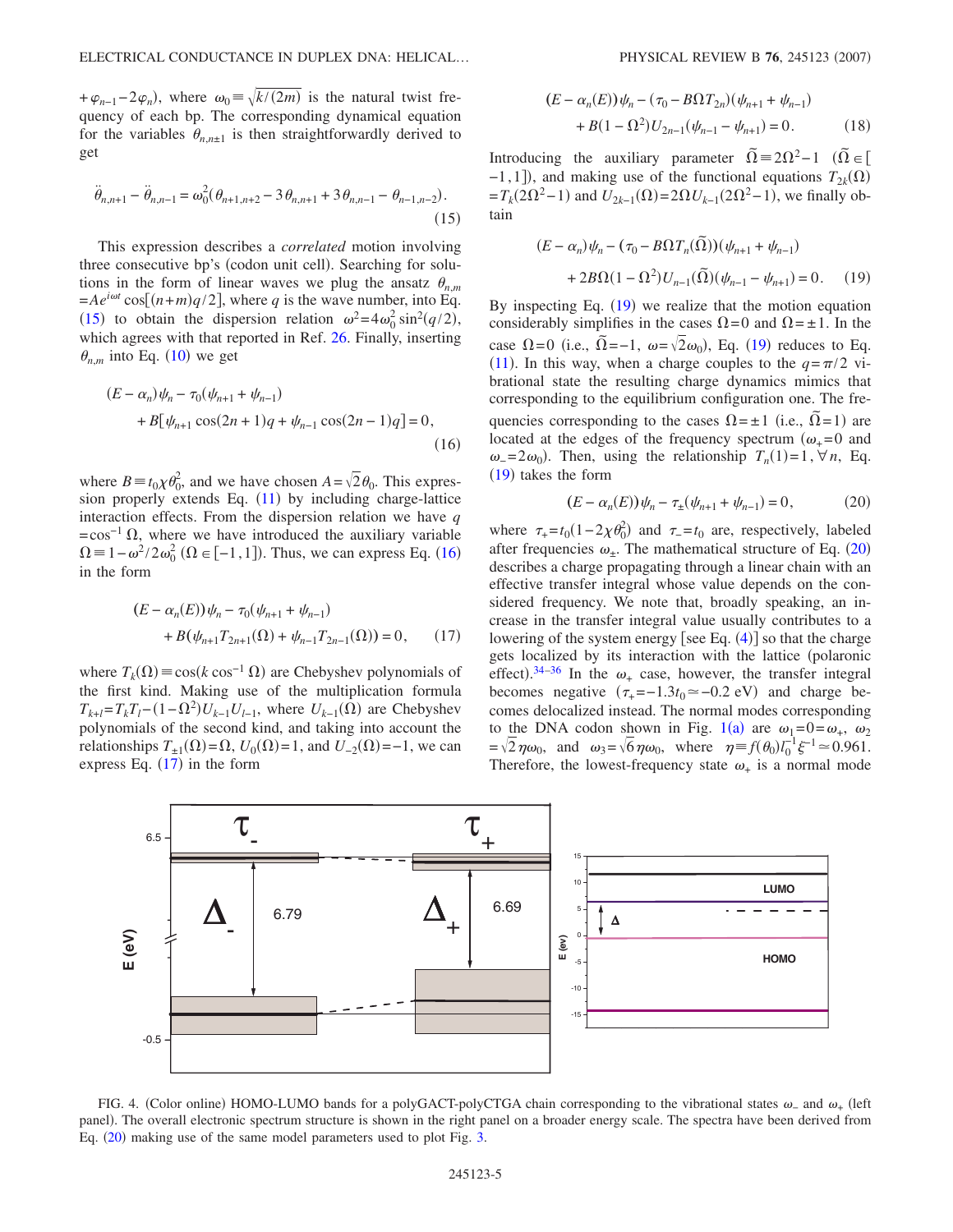<span id="page-5-0"></span>TABLE I. Allowed band locations  $(E_i)$ , bandwidths  $(W_i)$ , and gap widths  $(\Delta_{ij})$  in the energy spectrum of an effective polyGACT-polyCTGA chain with a charge coupled to the  $\omega_{+}$  vibration states.

| Band center (eV) | $\omega$ | $\omega_{\perp}$    | Band width (meV) $\omega_{-}$ $\omega_{+}$ Gap width (eV) |         |         |               | $\omega$ | $\omega_{\perp}$ |
|------------------|----------|---------------------|-----------------------------------------------------------|---------|---------|---------------|----------|------------------|
| $E_1$            |          | $-14.209$ $-14.229$ | $W_1$                                                     | 269 451 |         |               |          |                  |
| $E_2$            |          | $-0.423 -0.383$     | $W_2$                                                     |         | 120 200 | $\Delta_{12}$ |          | 13.591 13.590    |
| $E_3$            |          | $+6.440 +6.430$     | $W_3$                                                     | 29      | -48     |               | 6.788    | 6.689            |
| $E_4$            |          | $+11.595$ $+11.656$ | $W_{A}$                                                   |         | 177 300 | $\Delta_{34}$ | 5.052    | 5.052            |

describing the simultaneous rotation of all bp's around the helical axis by an arbitrary amount. Since  $H_l$  is invariant under the transformation  $\varphi'_n \to \varphi_n + \epsilon$ , this collective movement can be regarded as a Goldstone mode arising from the presence of a discrete arrangement of bp's along the DNA backbone (breaking the continuous symmetry proper of a uniform helical string). On the other hand, the coupling of the charge to the  $\omega$  vibration state results in a competition between dynamical and helicoidal effects, so that the equation of motion reduces to that of an effective twodimensional model in this case.

For a periodic distribution of on-site energies, Eq. ([20](#page-4-4)) is formally identical to the polyGACT-polyCTGA DNA chain studied in Ref. [16](#page-6-8) by simply replacing  $t_0 \rightarrow \tau_{\pm}$ . Thus, the electronic dispersion relation can be written as  $4\tau_{\pm}^2 \cos^2(ql_0) = \overline{E}^2 - (\alpha + \beta)E + \alpha\beta$ . The energy spectra corresponding to the effective hoping  $\tau_{+}$  are shown in Fig. [4.](#page-4-5) The location of the different allowed bands and their respective bandwidths are listed in Table [I.](#page-5-0) By comparing both spectra two main features can be observed close to the Fermi level: (i) a significant broadening of the bandwidths, and (ii) a narrowing of the HOMO-LUMO gap width for the  $\omega_{+}$  spectrum as compared to the  $\omega$  one. Therefore, the coupling with the low band edge vibrational state results in a *significant improvement* of the charge transport efficiency through the DNA chain, as it is illustrated by the broadening of the Landauer conductance spectral window shown in Fig.  $3(b)$  $3(b)$ . A similar broadening effect has been reported for polyA-polyT chains with 15 bp's as arising from compressional acoustic modes propagating through the helical axis (although in the case of a polyG-polyC chain of the same length a narrowing effect was observed instead).<sup>[37](#page-6-26)</sup>

Landauer conductance is a useful magnitude in the context of molecular electronics, which allows for a direct comparison with experimental current-voltage curves.<sup>14</sup> In fact, one expects the energy interval under the  $T(E)$  curve to be proportional to the electrical current flowing through the molecule.<sup>38</sup> Nonetheless, the conductance values shown in Fig. [3](#page-3-0) cannot be directly compared with experimental values obtained for short DNA chains (ranging within the interval  $G=10^{-3}-10^{-6}G_0$ , since those experiments are performed at room temperatures[.37](#page-6-26)[,39](#page-6-28) From basic physical principles one expects the acoustic modes will significantly affect the conductance at temperatures below the Debye temperature, which measures the temperature above which all modes begin to be excited, and below which modes begin to be progressively inactive. By assuming a speed of sound in B-DNA form of 1900 ms<sup>-1</sup>,<sup>[40](#page-6-29)</sup> and a lattice constant of approximately 0.34 nm, the Debye temperature was estimated as  $\Theta_D$   $\approx$  166 K for longitudinal compression modes.<sup>37</sup> On the other hand, specific heat measurements of biological DNA samples over the temperature range  $0.5-5$  K suggest significant smaller values  $(\Theta_D \approx 20 - 40 \text{ K})$  for torsional modes.<sup>41</sup> Accordingly, we conclude that the coupling effect predicted in our work would require low temperature measurements of the DNA electrical conductance to be clearly appreciated.

#### **V. CONCLUSIONS**

In this work we consider the interplay between the helical structure and low-frequency dynamics of DNA bp's and their mutual influence on charge transfer efficiency. To this end, we have expressed charge-lattice interaction in terms of nearest-neighbor tight-binding equations describing the propagation of the charge through an effective linear lattice for certain frequency values. The corresponding effective hopping terms include both helicoidal and dynamical effects in an intertwined fashion, allowing for a unified treatment of charge-lattice coupled dynamics in a fully analytical way in terms of Chebyshev polynomials. In this way, we disclose a number of remarkable symmetries of the motion equations themselves, which may be implemented with accurate charge transfer parameters derived from quantum chemistry and molecular dynamics approaches in a straightforward way.<sup>42</sup> Although an ensemble of bp's twisting back and forth around the helix axis generally results in a degraded charge transfer efficiency, a significant improvement of charge migration can occur via charge coupling to the lattice Goldstone mode. This fundamental mechanism is expected to occur in other  $\pi$ - $\pi$  molecular wires in the low temperature limit as well.<sup>43</sup> In this regard, our work complements those previous works where the structural fluctuations of the DNA double helix are described by sampling the initial angular velocities and twist angles from a Boltzmann distribution at room temperature. In comparison, in the present study one focuses on lowfrequency normal mode propagation (as opposed to incoherent thermal fluctuations), which are expected to dominate the molecule dynamics in the limit of very low temperatures (rather than room temperature ones).

#### **ACKNOWLEDGMENTS**

I warmly thank Alexander Voityuk for useful comments. I acknowledge M. V. Hernández for a critical reading of the manuscript. This work has been supported by the Universidad Complutense de Madrid through Project No. PR27/05- 14014-BSCH.